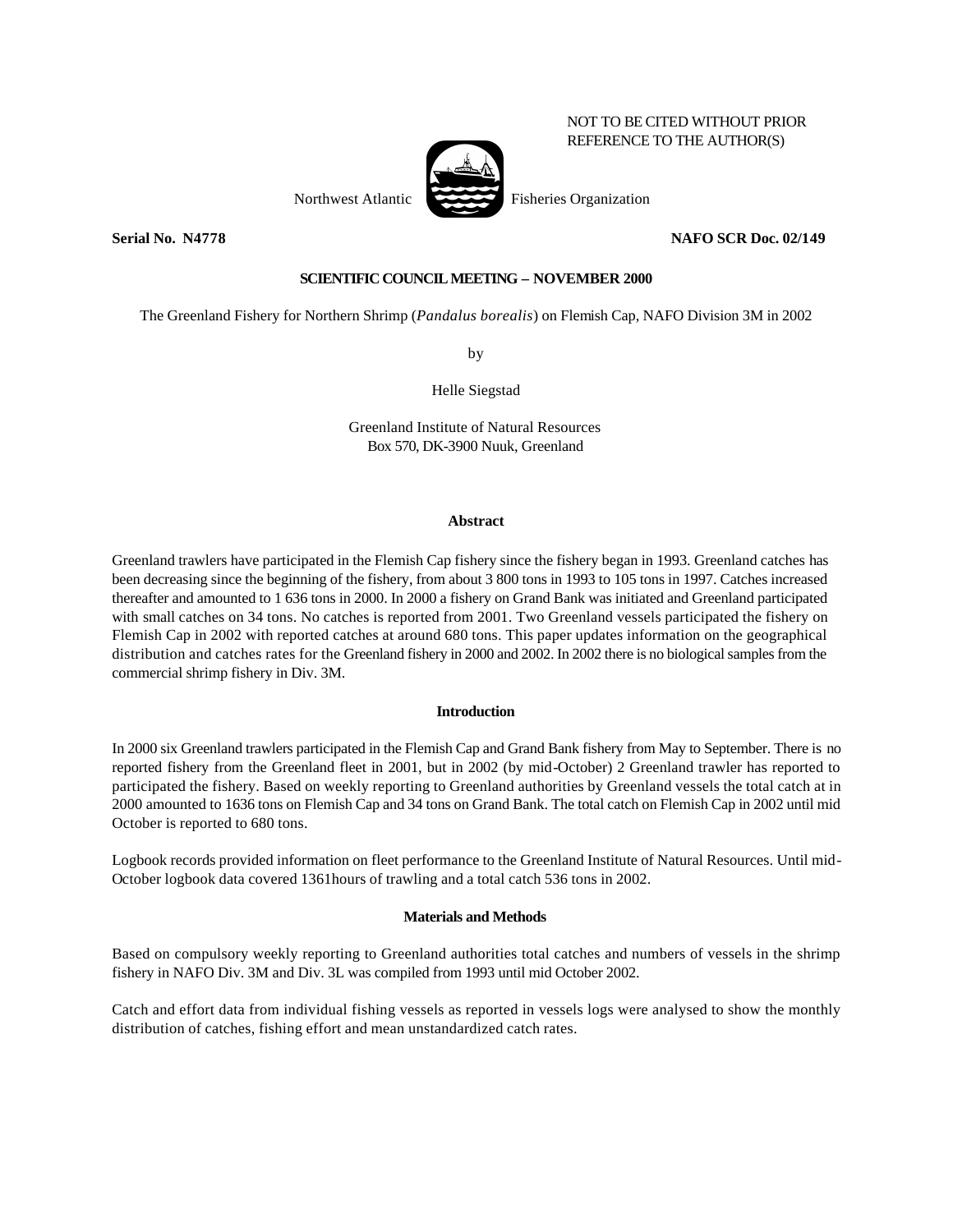# **Results**

#### Reported catches till October 2002

Nominal catches off shrimp and numbers of Greenland vessels participating in the Flemish Cap fishery from 1993 to 2002 (up to mid-October) are:

|                | 1993          | 1994 | 1995 | 1996 | 1997 | 1998 | 1999 | 2000 |    | 2002                     |
|----------------|---------------|------|------|------|------|------|------|------|----|--------------------------|
|                | 3M            | 3M   | 3M   | 3M   | 3M   | 3M   | 3M   | 3M   | 3L | 3M                       |
| Catch (tons)   | 3778          | 2275 | 2400 | 1107 | 105  | 8531 | 576  | 636  | 34 | 6801                     |
| No. of vessels | $\sim$<br>- ∠ |      |      |      |      | -    |      |      | ∸  | $\sim$<br>$\overline{ }$ |

## Catch, effort and CPUE

Catch (tons), effort (hours) and catch rates in Div. 3M and Div. 3L divided in single trawl fishery (1) and twin trawl fishery (2) (effort in the twin trawl is corrected with a factor 2), as reported in vessel logs in 1999, 2000 and 2002 are:

| 3M   |           |       |                          |     |      |      |      |                          |      |        |      |           |                          |       |
|------|-----------|-------|--------------------------|-----|------|------|------|--------------------------|------|--------|------|-----------|--------------------------|-------|
| Year | Month     | April |                          | May |      | June |      | July                     |      | August |      | September |                          | Total |
|      | Trawl     |       | $2*$                     |     | $2*$ |      | $2*$ |                          | $2*$ |        | $2*$ |           | $2*$                     |       |
|      | 1999 Tons |       | $\overline{\phantom{0}}$ |     | 102  | 6    | 293  | 2                        | 177  |        | -    |           | $\overline{\phantom{0}}$ | 580   |
|      | Hours     |       | -                        |     | 796  | 16   | 1724 | 9                        | 1156 |        | -    |           | -                        | 3701  |
|      | kg/hr     |       | -                        |     | 128  | 375  | 170  | 222                      | 153  |        | -    |           | -                        | 157   |
|      | 2000 Tons | 15    | 130                      | 18  | 369  | 2    | 650  | $\overline{\phantom{0}}$ | 359  | 3      | 51   | 2         | 67                       | 1666  |
|      | Hours     | 99    | 644                      | 93  | 1582 | 6    | 1934 | $\overline{\phantom{0}}$ | 1184 | 41     | 354  | 22        | 428                      | 6387  |
|      | kg/hr     | 152   | 202                      | 194 | 233  | 333  | 336  | $\overline{\phantom{0}}$ | 303  | 73     | 144  | 91        | 157                      | 261   |
|      | 2002 Tons |       | $\overline{\phantom{0}}$ | 108 | 107  | 204  | 117  |                          |      |        |      |           |                          | 536   |
|      | Hours     |       | $\overline{\phantom{a}}$ | 214 | 342  | 429  | 376  |                          |      |        | -    |           | -                        | 1361  |
|      | kg/hr     |       | -                        | 505 | 313  | 476  | 311  |                          |      |        |      |           |                          | 394   |

2\* Effort in dobbelttrawl is corrected with a factor 2

| ٠ |
|---|
|---|

| Year | Month     | April                    |      | May |    |                          | June                     | July | August |      | Total                          |
|------|-----------|--------------------------|------|-----|----|--------------------------|--------------------------|------|--------|------|--------------------------------|
|      | Trawl     |                          | つ*   |     | つ* |                          | つ*                       | つ*   |        | $2*$ | 1+2                            |
|      | 2000 Tons |                          |      |     |    | -                        | -                        | 28   |        |      | 34                             |
|      | Hours     | $\overline{\phantom{0}}$ |      | -   | -  | $\overline{\phantom{0}}$ | $\overline{\phantom{0}}$ | 27   | -      | -    | າາ<br>$\overline{\phantom{a}}$ |
|      | kg/hr     | $\overline{\phantom{0}}$ | 2000 |     |    |                          |                          | 1037 |        | -    | 1259'                          |

Annual catch and unstandardized catch rates (effort in twin trawl corrected with a factor 2) from the Flemish Cap fishery in the period from 1993 to 2002 is showed in Fig. 1. Overall catch rates decreased from 1993 until 1997, but increased again to record high value 2002.

### Shrimp Discard and By-catches

Total shrimp discard is reported in logbooks to 10.815 kilo and 1.778 kilo in 2000 and 2002, respectively, or less than 1% of the total shrimp catches.

The information on by-catches from 2002 is recorded as fin-fish only and amounted 6.015 kilo or less than 1% of total shrimp catches. No by-catches were reported for 2000.

### Geographical Distribution of the Fishery

Figure 2 and 3 shows the geographical distribution of total catches in 2000 and 2002 respectively as recorded in vessel logs. In 2000 the fishery was concentrated at the northern and northeastern part of the Flemish Cap, as earlier years. The fishery in 2002 was conducted in more shallow water compared to other years.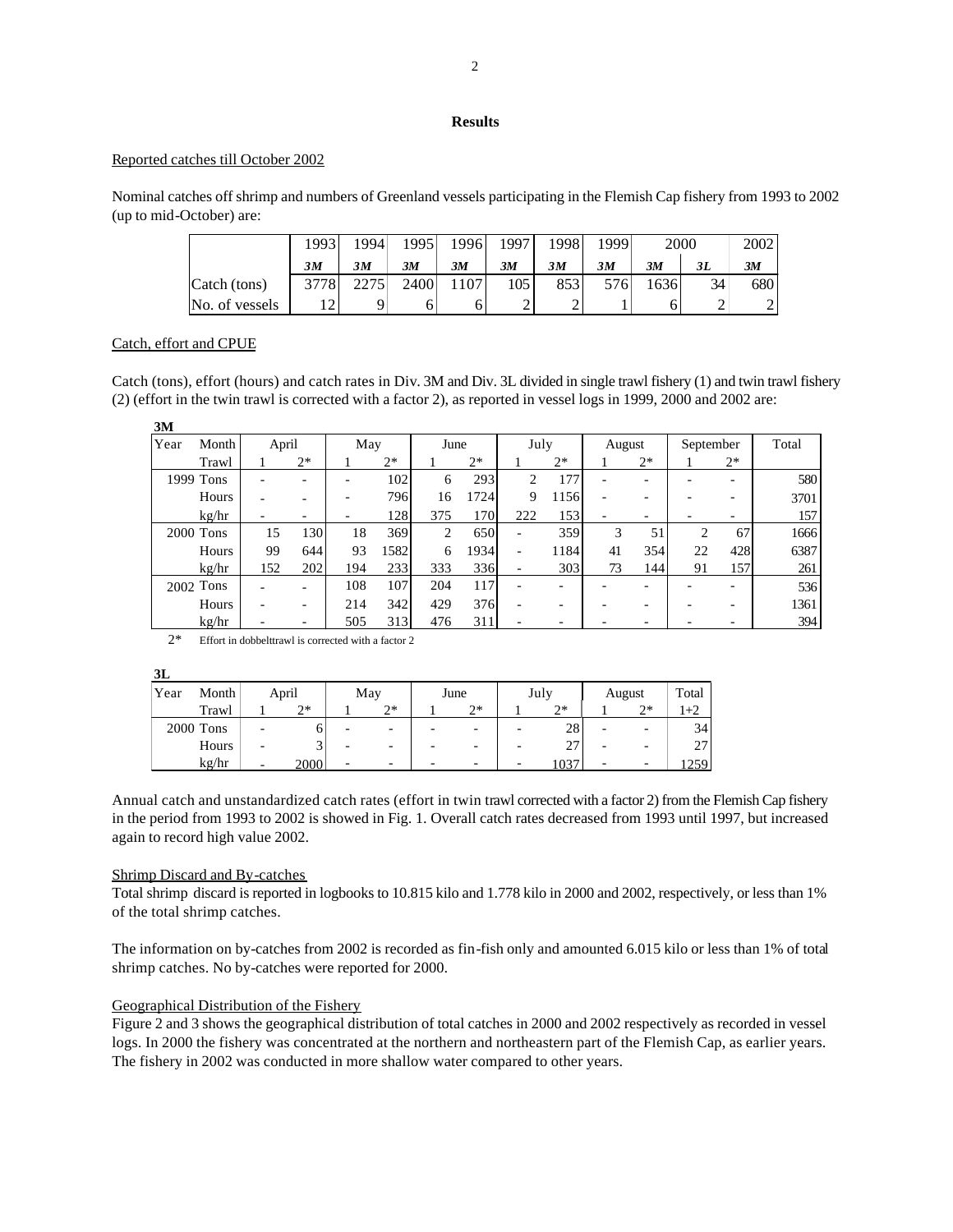### **Conclusions**

Greenland catches has been decreasing since the beginning of the fishery, from about 3 800 tons in 1993 to 105 tons in 1997. Catches increased thereafter and amounted to 1 636 tons in 2000. No fishery was conducted in 2001 from the Greenland fleet, but in 2002 reported catches was 680 tons. Numbers of vessels that participated in the fishery decreased to only one vessel in 1999, but increased again in 2000 to 6 vessels. Only 2 vessels participated the fishery in 2002. Unstandardized catch rates have been increasing since 1999.



Fig. 1. Total catch (tons) and CPUE (unstandardized kg/hour) from 1993-2002 (twin trawl is corrected with a factor 2).